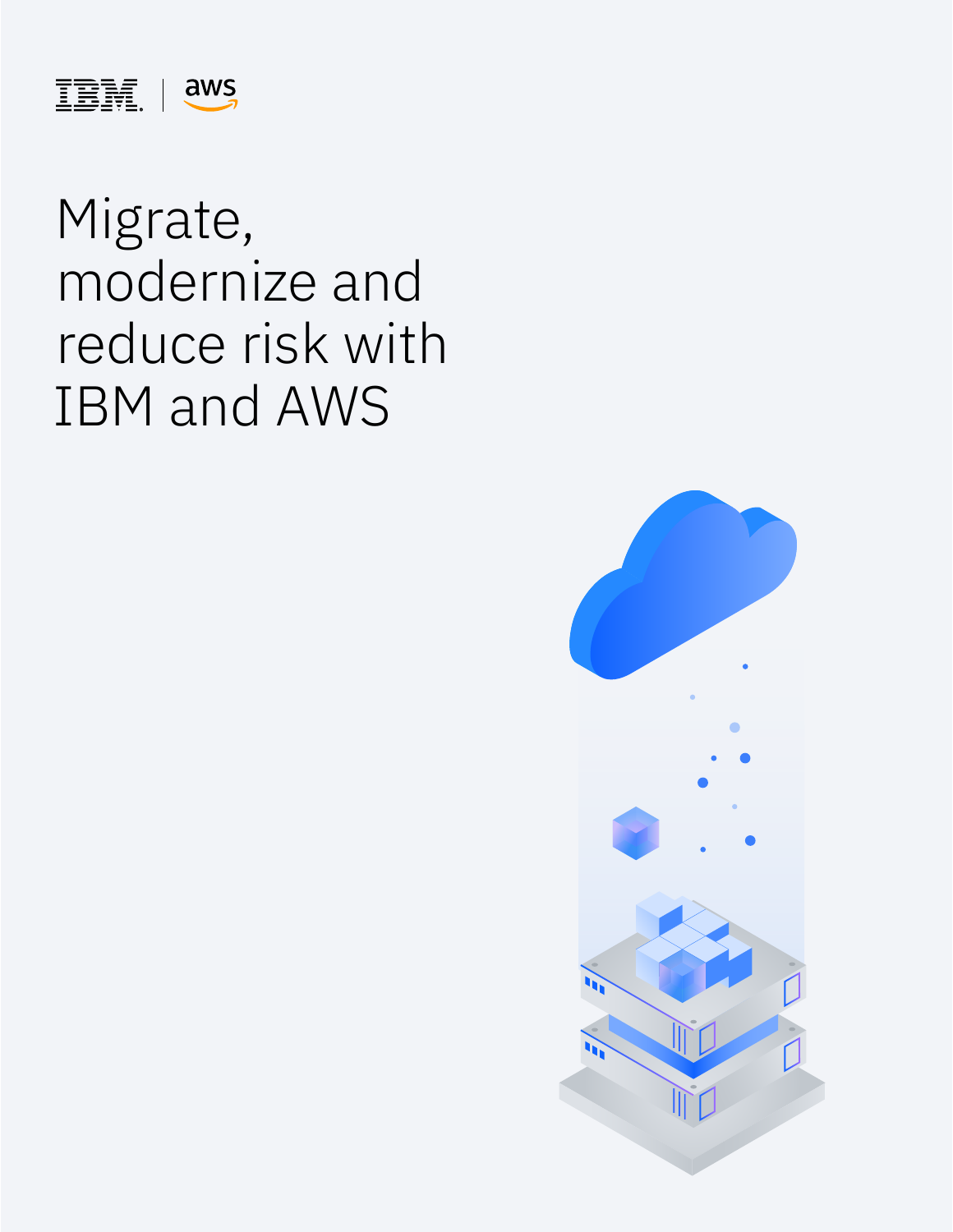### The value of migration, modernization and security

How do you boost innovation, respond quickly to changing customer demands and drive sustainable business transformation? Leaders of many organizations across industries migrate their infrastructures and applications to the cloud with Amazon Web Services (AWS). On average, migrating to AWS delivers the following savings and improvements:



Migrating to AWS is only one part of a successful cloud journey. While some organization leaders migrate fast and then modernize their applications and infrastructures by adopting cloud-native technologies, others modernize fast and then move to the cloud. Both approaches maximize the value of cloud migration and reduce operational burden. Using the cloud enables the following features:

- Faster and more frequent application releases
- Cost reduction through greater management efficiency and data center consolidation
- Security-enabled risk reduction
- The ability to direct more resources toward innovation by outsourcing administrative tasks

Once you're on the cloud, it's much faster and easier to modernize your applications and reap the benefits of increased agility, lower total cost of ownership and faster, more sustainable results.

1 IDC, [Fostering Business and Organizational Transformation to Generate](https://pages.awscloud.com/rs/112-TZM-766/images/AWS-BV%20IDC%202018.pdf)  [Business Value with Amazon Web Services,](https://pages.awscloud.com/rs/112-TZM-766/images/AWS-BV%20IDC%202018.pdf) February 2018. 2 Nucleus Research, [Guidebook: Understanding the Value of Migrating from](https://pages.awscloud.com/rs/112-TZM-766/images/the-value-of-improved-availability-security-and-performance.pdf)  [On-Premises to AWS for Application Security and Performance,](https://pages.awscloud.com/rs/112-TZM-766/images/the-value-of-improved-availability-security-and-performance.pdf) 2020.

#### **Accelerate your cloud migration and modernization journey**

#### The [AWS Migration](https://aws.amazon.com/migration-acceleration-program/)  [Acceleration Program](https://aws.amazon.com/migration-acceleration-program/)

(MAP) is a comprehensive and proven cloud migration program based on the results of AWS migrating thousands of customers to the cloud. The program packages best practices, tools, expertise, financial incentives, and the experience and solutions delivered by AWS Partners to make cloud adoption easier and help customers reach business goals faster.



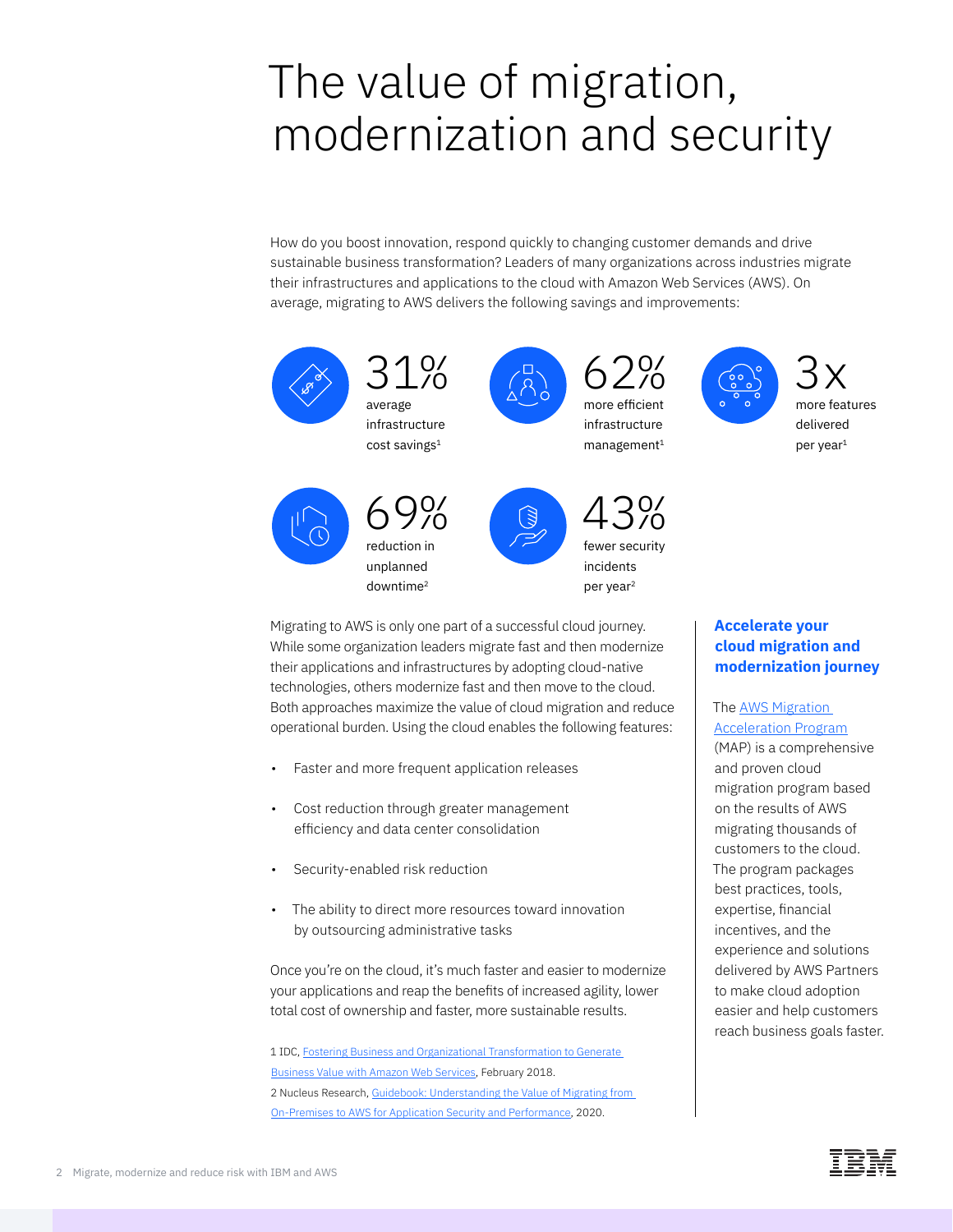

## The need for speed—and a partner

When it comes to migrating and operating in a cloud-first environment, the ability to move fast along the right path is critical. Without speed, organizations risk losing momentum and executive buy-in. When results are realized too slowly, the business case for migration and modernization weakens, potentially jeopardizing the project's funding and support.

As an AWS Premier Tier Services Partner, IBM® helps organizations just like yours accelerate and optimize their AWS Cloud adoption, migration and modernization. IBM services for AWS Cloud can help you reach the following goals:



**Drive innovation and faster time to market**  with application development and integration, testing, API and other IBM services.



**Realize greater value**  by using advanced automation and

cognitive analytics to manage complex AWS workloads.



**Integrate AWS with enterprise security** using Secure AWS Foundation to protect assets in cloud.

Together, experts at AWS and IBM leverage their deep experience and knowledge to help organizations fuel their migration and modernization journey, driving secure by design innovation at speed and scale. Part of this journey includes a security-rich foundation to AWS adoption and migration from IBM that provides a vision to guide improvement of your security program over time. This approach combines risk insights into organizational risk management and security integrations and contributes to business resilience.

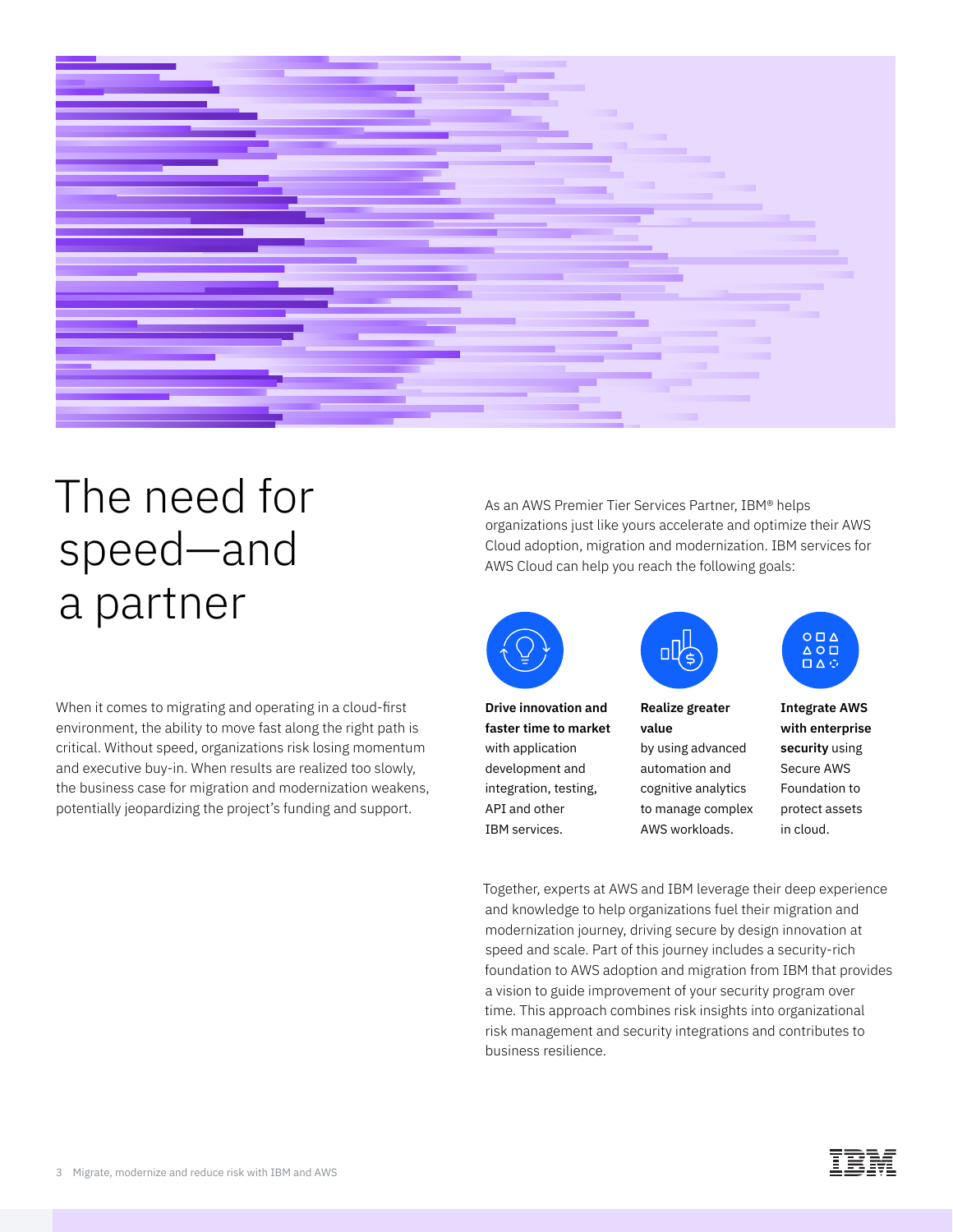

### IBM and AWS: extensive experience meets unique methodology

AWS has helped thousands of businesses successfully migrate to the cloud and has the industry's most comprehensive and mature cloud platform. Experts at IBM and AWS work closely with organizations at the following stages of the migration journey:

- Assessing business needs
- Aligning security strategy
- Planning and executing the migration

Together, these experts deliver proven tools, methodologies and expertise to support you throughout your cloud transformation journey.

**Just getting started?** Expertise from IBM in security, enterprise scalability and open innovation with Red Hat OpenShift helps you migrate quickly and seamlessly to AWS.

**Already in the cloud?** IBM helps you move existing workflows to the AWS Cloud, develop cloud-native apps and optimize your existing AWS Cloud environment.

**Ready to go further?** IBM combines deep consulting competency and experience with AWS alignment, intelligent workflows, artificial intelligence (AI) and automation to help you achieve your cloud goals.

**Transform security?** IBM offers an evolving approach that integrates security with business processes to transform organizational culture and enable meaningful and sustainable progress to reduce organizational risk.

Together, experts at IBM and AWS use their unique strengths to create a one-of-a-kind approach to security-rich cloud migration and modernization.

**IBM is one of the fastest growing AWS Partners**, with more than 10,000 AWS Certified Cloud Practitioners in more than 200 locations worldwide. What's more, IBM brings the extensive expertise of 8,000-plus cybersecurity experts and 38,000-plus SAP consultants to every AWS Cloud transformation project.

**IBM services** span every following stage of your AWS transformation journey:

- **• Cloud strategy:** Get an integrated set of capabilities that delivers an aligned business, IT and security strategy and operating model with a roadmap to help you realize value from your AWS investment.
- **• Cloud migration and modernization:** Accelerate your digital journey by migrating and modernizing both applications and infrastructure to AWS while simultaneously integrating a security-aligned DevOps and AIOps-based development and operating culture.
- **• Cloud development:** Co-create your next generation digital capabilities to transform your application portfolio and allow your business to harness cloud, data and AI technologies.
- **• Cloud management:** Enjoy security-rich, predictive and proactive management of applications and infrastructure with integrated FinOps for cloud.

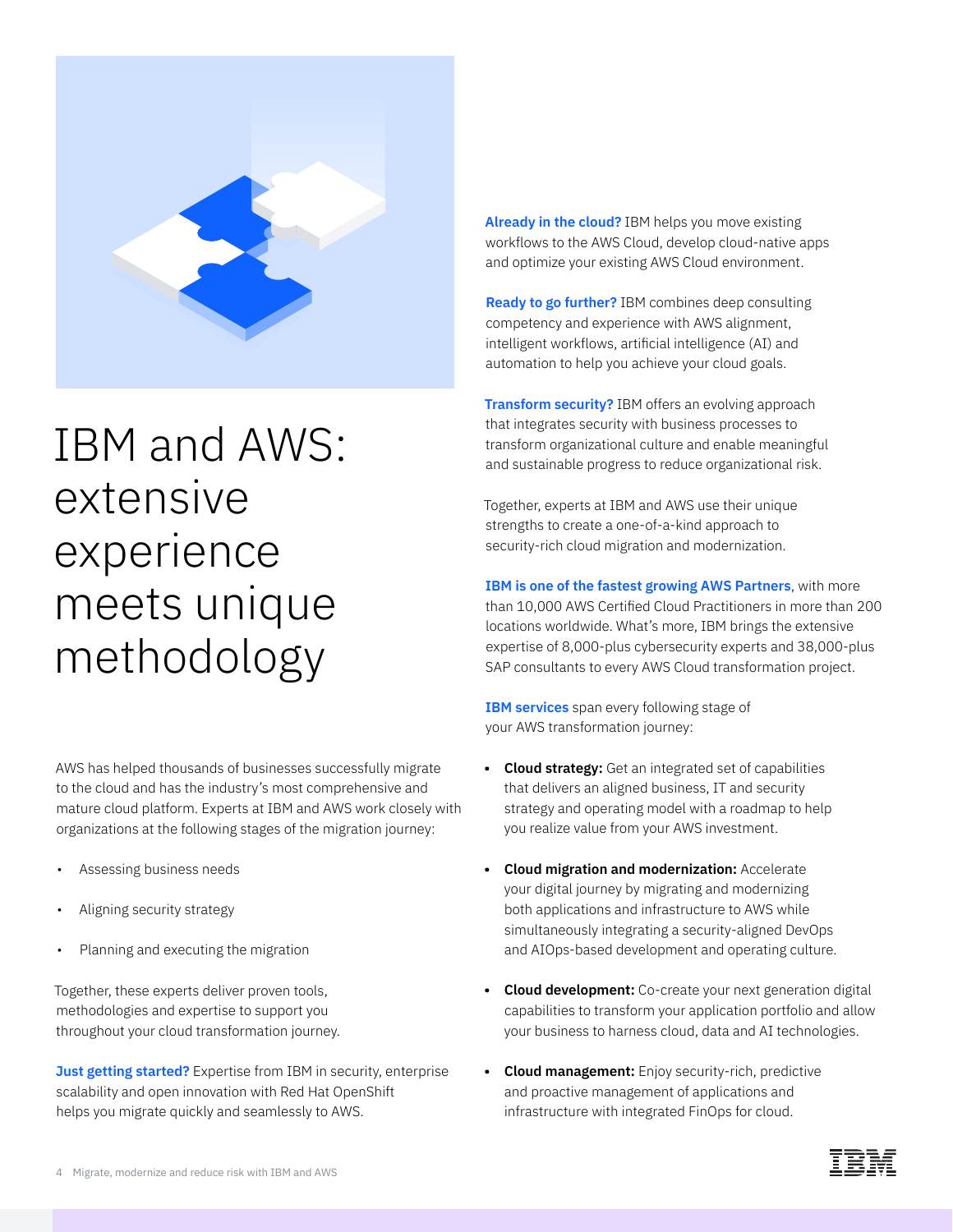

**IBM Cloud<sup>®</sup> Migration Factory**, designed to optimize your IT portfolio and embed innovation throughout your organization, includes the following services:

- **• AWS Cloud migration:** Migrate to an AWS environment with the help of a differentiated method and toolkit from IBM.
- **• AWS Cloud modernization:** Accelerate your digital journey by joining with IBM to modernize your applications and infrastructure, including your DevOps-based development and operation culture and cloud security operations. With IBM Cloud Migration Factory services, organizations see up to 67% faster speed to outcomes.<sup>3</sup>

**IBM Garage<sup>™</sup> Method for Cloud** is a unique prescriptive approach based on industry best practices and experience in secure by design cloud transformation from IBM. This co-creation method guides you through the changes and tools needed to take advantage of the cloud by identifying the best starting points, a secure foundation and the best path for achieving your organization's cloud goals. When coupled with AWS best practices, IBM Garage Method delivers both effective and efficient digital transformation, reducing design time by 75%, increasing cloud consumption by 350% and enabling two times faster time to market.<sup>3</sup> [Explore IBM Garage,](https://www.ibm.com/account/reg/us-en/signup?formid=urx-38886) and discover how this unique methodology can accelerate your digital journey.

**IBM's acquisition of Red Hat** is a unique differentiator, with IBM assets and offerings integrated into AWS Red Hat open-source solutions.

3 ["The Total Economic Impact Of IBM Garage"](https://www.ibm.com/garage), a commissioned study conducted by Forrester Consulting, October 2020.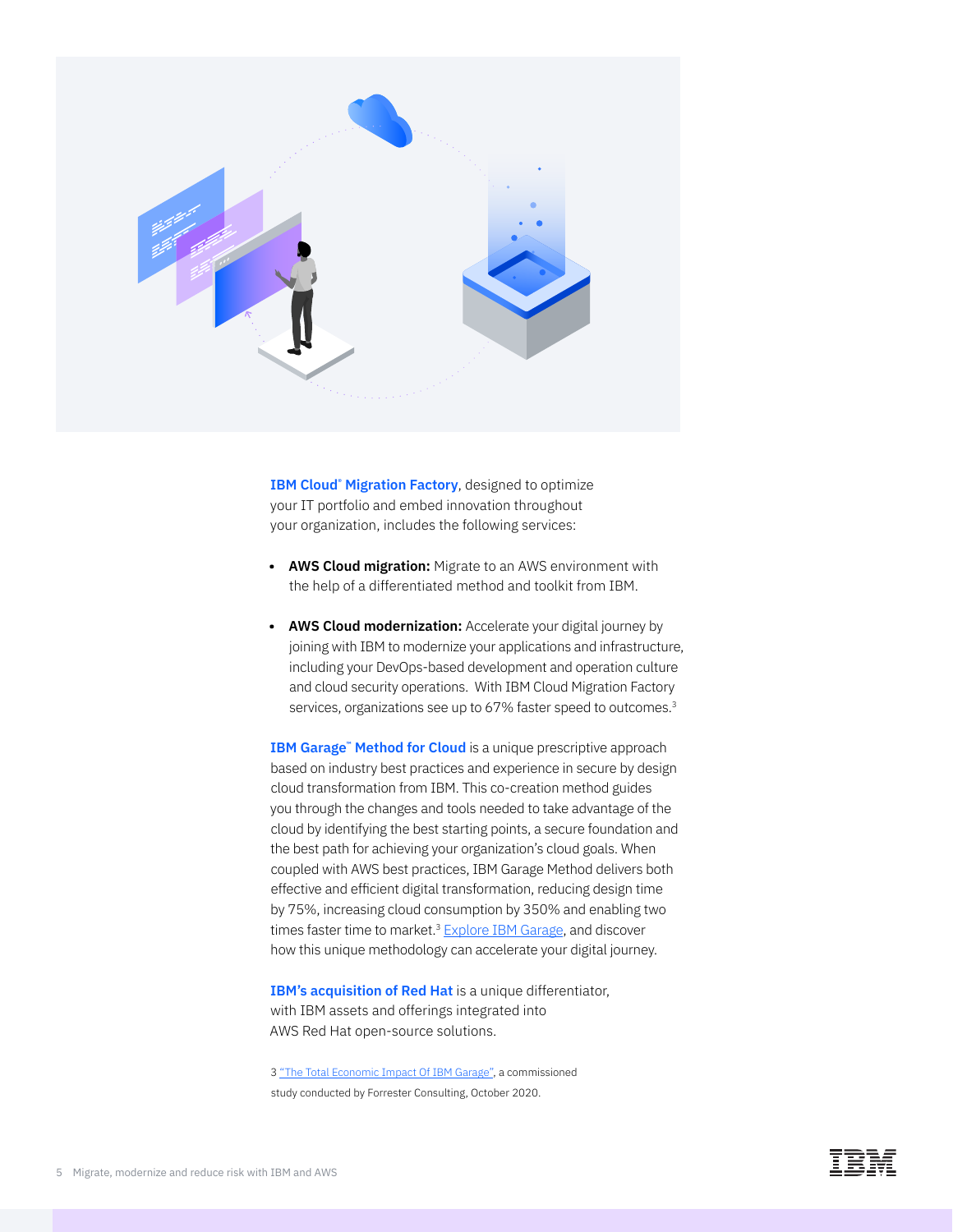

#### IBM services for AWS Cloud

Accelerate AWS adoption, modernize applications and infrastructure, and drive open innovation and intelligent workflows with the following IBM services for AWS Cloud: **AWS native build—**IBM helps you build applications that utilize AWS Cloud-native capabilities and integrate cutting-edge DevOps tools and practices.

**Open innovation—**Red Hat OpenShift on AWS (ROSA) is a fully managed, open-source offering that brings together IBM, Red Hat OpenShift and AWS. This combination offers unmatched portability, reliability and resiliency, enabling faster application modernization and lower cost of operations.

**SAP on AWS—**IBM has one of the largest SAP install bases and is a dominant systems integration (SI) provider in SAP migrations to AWS. With IBM, you can simplify your security-enabled move to SAP S/4HANA on AWS without interrupting critical business processes.

**Intelligent workflows—**IBM experts integrate data, AI, automation and security across business processes using AWS competencies earned as an AWS Premier Tier Services Partner.

**Windows modernization—**IBM cloud experts collaboratively support the modernization and migration of your core Windows application and database workloads to the AWS Cloud.

**Integrated DevSecOps and AIOps—**IBM offers security-rich enterprise DevSecOps practices infused with AIOps, Site Reliability Engineering (SRE) and self-healing capabilities so you can focus your efforts on other business imperatives.

**Enterprise cloud security—**IBM Security™ uses advanced frameworks, tools and critical security use cases to help you meet compliance requirements and protect your data in the cloud.

**Resilient and predictable advanced service delivery—** IBM Services Dynamic Delivery™ is a holistic model of service delivery that integrates technology foundations with virtualized, agile methods and practices, enhanced with AI and automation. This model uses the IBM Garage methodology to help you navigate your cloud journey.

**24/7 security protection and monitoring—**This collection of essential AWS resources delivered as a fully managed service includes vulnerability management, cloud security best practices and compliance, threat detection and response, network security, host and endpoint security, and application security.

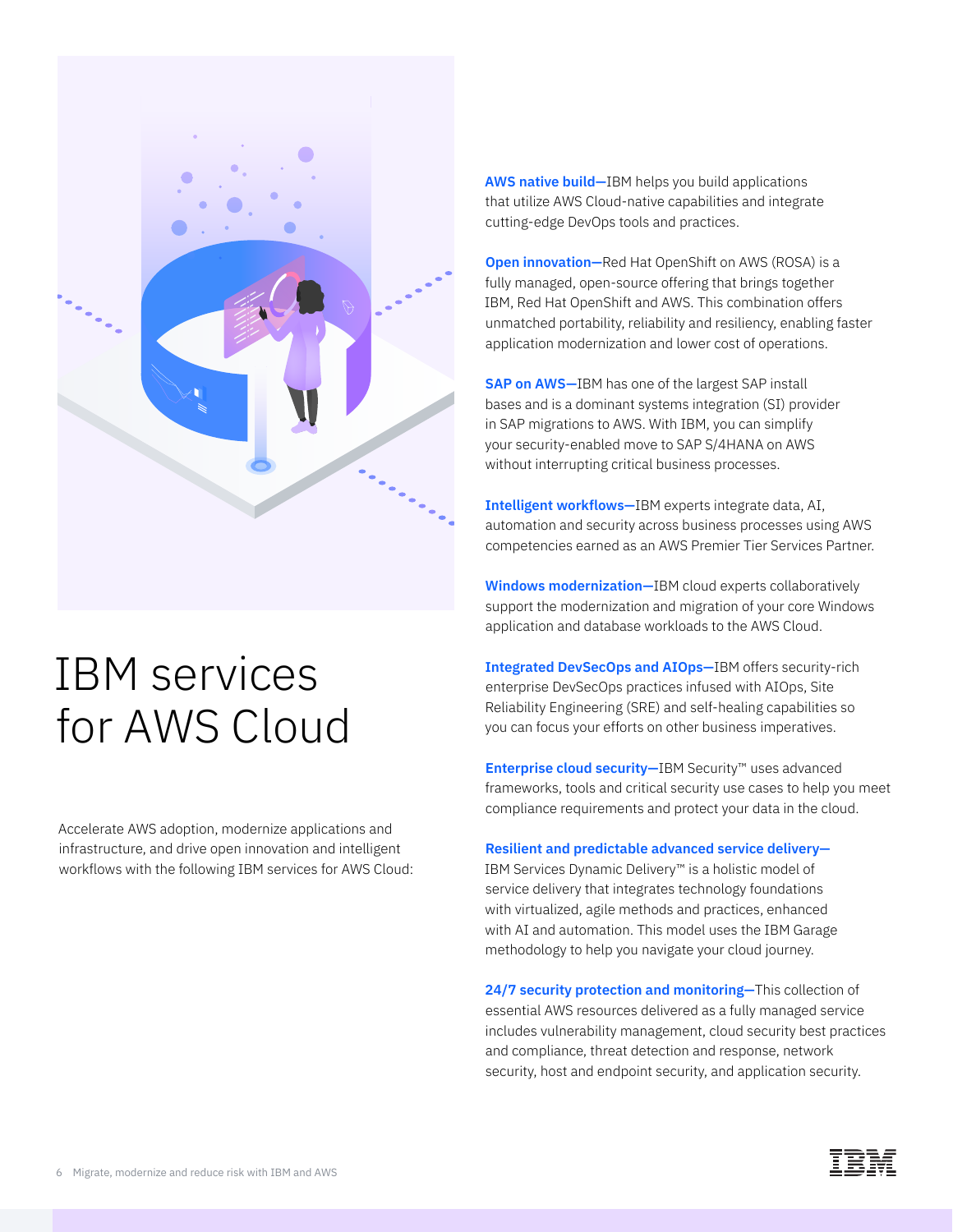

PMI wanted to get out of the data center business. The client engaged AWS to reduce the cost of maintaining a data center in Switzerland to allow PMI to explore strategic markets of wellness, respiratory drug delivery and therapeutics. During the move to AWS, IBM partnered with the client to create a pilot program that implemented cloud security and application security workflows and infused a high degree of automation. This program used AWS native capabilities of Application Security Champion (Migrate), Application Security Champion (Run) and Native Cloud Security SME and incident response and threat intelligence services from IBM Security X-Force® to ensure consistent security implementation.